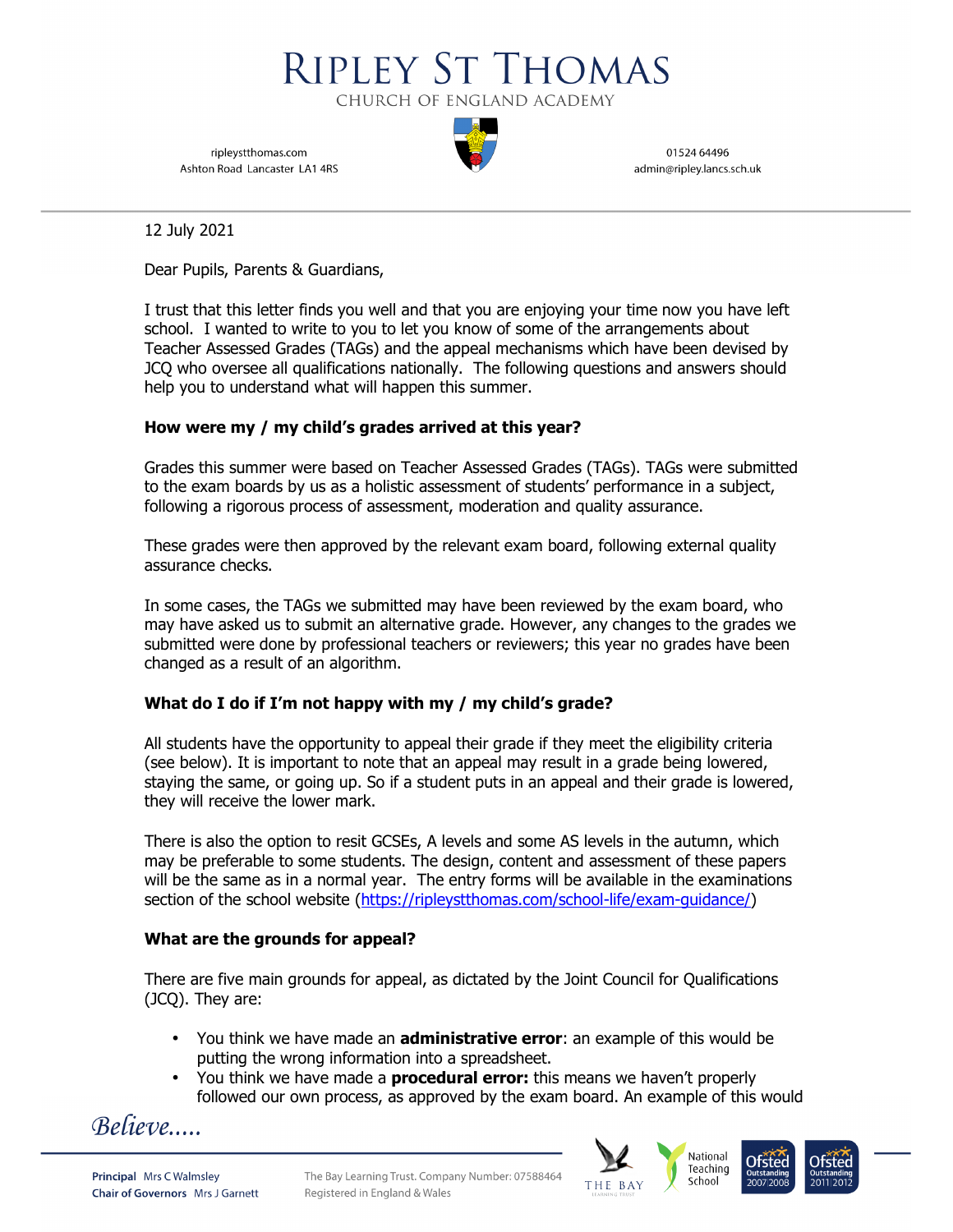be where you've been told you should have received extra time for assessments but this wasn't given in a certain subject.

- You think the **academic judgement on the selection of evidence was unreasonable**: you think the evidence used to grade you was not reasonable.
- You think the **academic judgement on the grade you were given was unreasonable**.

### **What does 'unreasonable' mean?**

'Unreasonable' is a technical term in this context and means that no educational professional acting reasonably could have selected the same evidence or come up with the same grade.

This means that just because other forms of evidence may have been equally valid to use, the selection of evidence is not unreasonable. Because of the flexibility of the approach this year, every school and college will have used different forms of evidence.

It also means that the independent reviewers will **not** remark or grade students' evidence. Instead, they will look to see whether any teacher acting reasonably could have arrived at the same grade.

### **What will be the outcome of an appeal?**

At either stage of the appeals process (see 'What are the two stages of an appeal?' below), a student's grade may go up, stay the same, or go down. When placing an appeal the student will have to sign a declaration saying that they accept the fact their grade may go down and they may get a lower grade than their original TAG.

## **What's a priority appeal?**

Priority appeals will be handled more quickly than other appeals, where possible before UCAS's advisory deadline of 8 September.

Priority appeals are only open to **A level students starting university this autumn, who have missed out on the conditions of their firm or insurance offer**.

If you decided not to confirm a firm conditional offer and to go through clearing instead, JCQ cannot offer you a priority appeal.

JCQ cannot offer priority appeals for GCSE students, unfortunately.

When making a priority appeal, students will have to include their UCAS number so it can be confirmed that it is a genuine priority appeal.

## **What should I do if I don't get into my first choice of university?**

First, don't panic. Speak to the sixth form team about your options. You may wish to go through clearing, or sit the autumn exams or summer exams next year to try to improve your grade.

If you are going to appeal your grade, you must let your university know you are appealing. They will then let you know whether they will hold a place for you pending the outcome of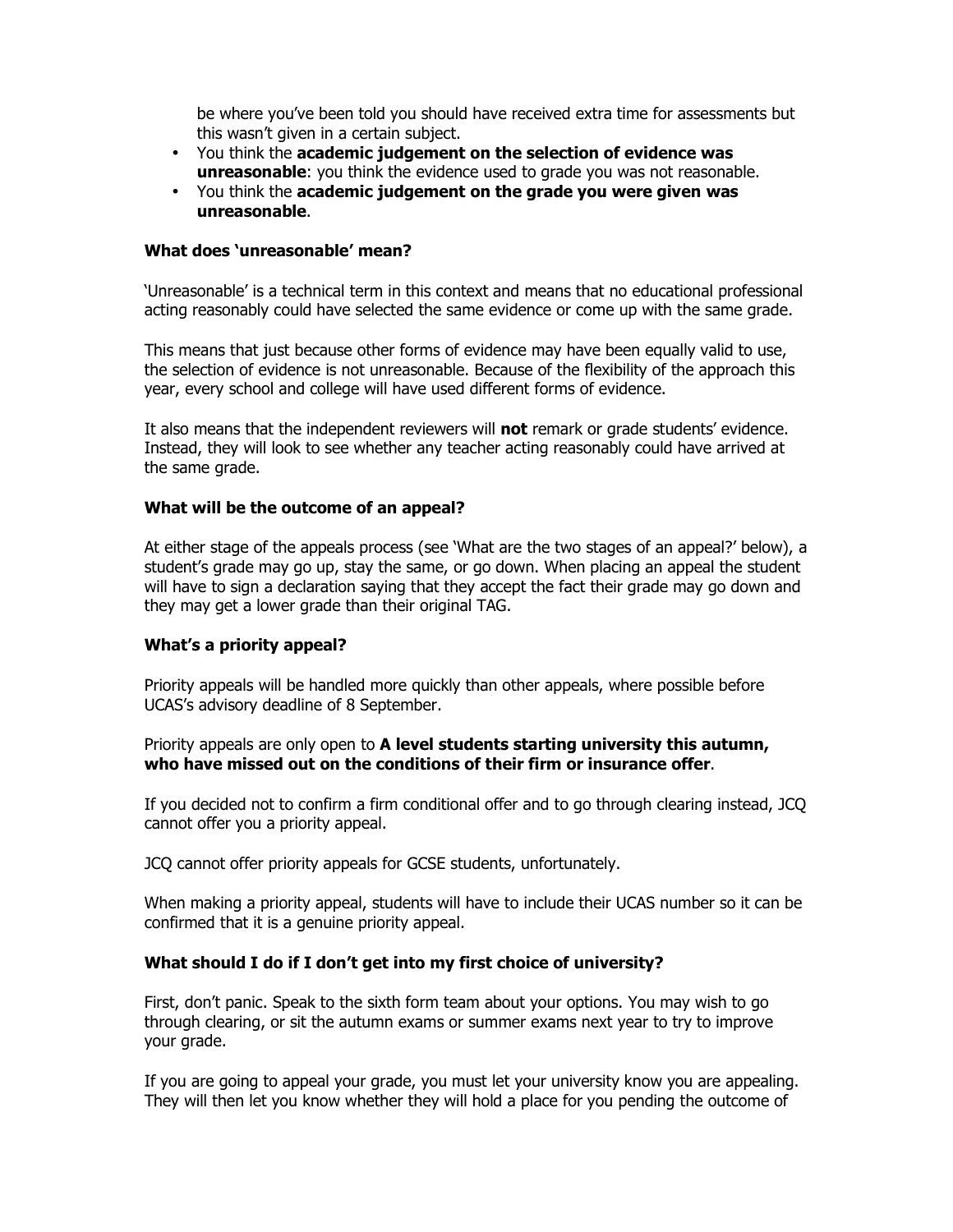an appeal (note that universities are not obliged to hold a place for you; this is at their discretion).

### **What should I do before appealing?**

Students must read the JCQ Student and Parent guide before appealing, which will be available on the JCQ website by results days.

We may not be able to offer as much advice and guidance on the likely success of an appeal this summer as we would in normal years, as we have already moderated and quality assured all the grades ourselves.

### **What are the two stages of an appeal?**

All appeals, on any of the grounds above, must first go through a **centre review**. At this stage, we will check for any administrative errors, and check that our policies and procedures were followed correctly. Our policy has already been approved by the exam boards, so we are only ensuring that we followed this properly.

The outcome of the centre review will be communicated to students when made.

At the centre review stage, if we find that a grade should go up or down, we will ask the exam board to change it. They will then consider this request.

Following the outcome of a centre review, students may still choose to pursue an **awarding organisation appeal**. They must fill in the stage two appeal form, which we will then send on their behalf to the exam boards. Students and parents cannot send appeals directly to the exam board themselves – it must come from us.

The outcome of the awarding organisation appeal will be communicated to students when made.

#### **How do I make an appeal?**

Following results days, students should fill in the first section of the JCQ form here, or complete the relevant stage one/stage two appeal form on the school website (https://ripleystthomas.com/school-life/exam-guidance) and send it to appeals@ripley.lancs.sch.uk

#### **What are the deadlines for priority appeals?**

The suggested deadline for requesting a priority appeal is 16 August (students cannot appeal before results day on 10 August).

We will attempt to complete the centre review by 20 August\*. If students wish to progress this to an awarding organisation appeal, they must send the completed form to us by 23 August for priority appeals.

\*At both stages of the appeals process, there may be the need for specialist, expert knowledge (e.g. subject teachers, SEND knowledge). This may not be possible in August. In such cases, we may have to wait until the start of term, but priority appeals will still be treated as a priority.